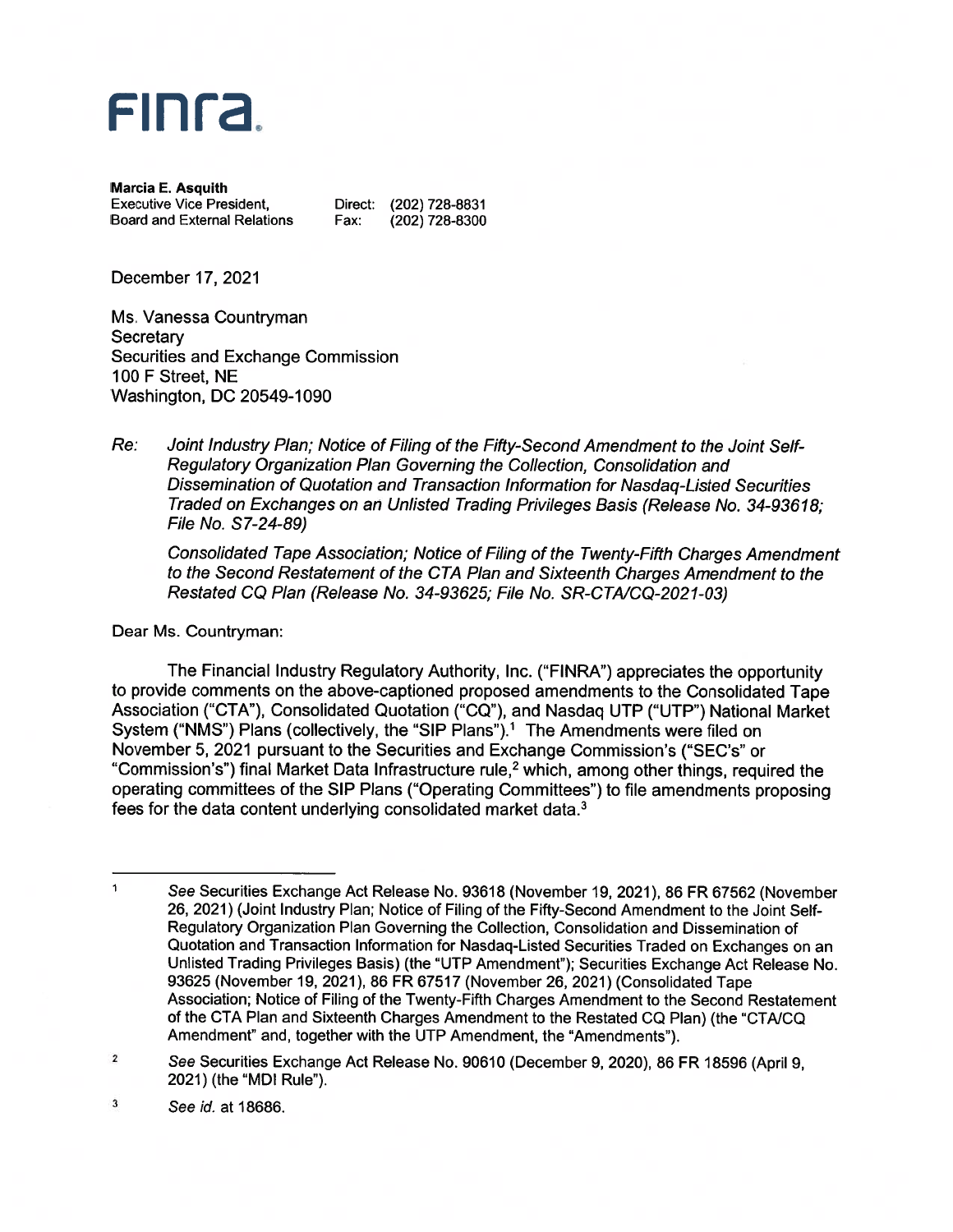Ms. Vanessa Countryman December 17, 2021 Page 2 of 8

As FINRA has stated previously, FINRA strongly supports the Commission's goals in adopting the MDI Rule of enhancing transparency, improving the public market data feeds, reducing information asymmetries among market participants, and facilitating the ability of broker-dealers to provide best execution for customers.<sup>4</sup> The establishment of fees that are fair, reasonable, and not unreasonably discriminatory is critical to ensuring that the Commission's goals in adopting the new market data framework under the MDI Rule are met. While FINRA continues to strongly suppor<sup>t</sup> the goals of the MDI Rule, FINRA opposes the fees propose<sup>d</sup> in the Amendments because they do not meet the standards established by statute and set forth in the MDI Rule, as discussed below.5

## I. Background

FINRA is the only national securities association registered with the Commission under Section 15A of the Securities Exchange Act of 1934 (the "Exchange Act")<sup>6</sup> and is organized as a not-for-profit corporation. FINRA has statutory responsibility for the regulation and supervision of FINRA member broker-dealers, including members' over-the-counter activity in both listed and unlisted securities.<sup>7</sup> FINRA's responsibilities include providing FINRA members with a mechanism for reporting transactions in exchange-listed securities effected otherwise than on an exchange. Members may repor<sup>t</sup> trades to FINRA through one of the three Trade Reporting Facilities ("TRFs") or through the Alternative Display Facility) ("ADF") (together, "FINRA

- $6$  See 15 U.S.C. 78 $<sub>0</sub>$ -3.</sub>
- $\overline{7}$ In general, broker-dealers are required by the Exchange Act to become members of <sup>a</sup> national securities association. There are two cases where broker-dealers may instead be exchange-only members. First, there is <sup>a</sup> statutory exception for <sup>a</sup> broker-dealer that transacts business solely on an exchange of which it is <sup>a</sup> member. See 15 U.S.C. 780(b). Second, there is <sup>a</sup> rule-based exemption for firms that carry no customer accounts and conduct limited off-exchange business, which has become used primarily by proprietary trading firms. See 17 C.F.R. 240.15b9-1.

 $\overline{4}$ See Letter from Marcia E. Asquith, Executive Vice President, Board and External Relations, FINRA, to Vanessa Countryman, Secretary, SEC, dated May 26, 2020, at 1.

<sup>5</sup> As stated in the transmittal letters accompanying the Amendments (the "Transmittal Letters"), FINRA did not join in the decision to file the Amendments. See Transmittal Letters; see also UTP Amendment at 67564 n.14; and CTAJCQ Amendment at 67519 n.14. In addition to the Amendments discussed herein, the MDI Rule also required the Operating Committees to file amendments conforming the SIP Plans to reflect the changes to the collection, consolidation, and dissemination of consolidated market data under the MDI Rule and other specific provisions listed in new Rule 614(e) of Regulation NMS. See MDI Rule at 18813-14. FINRA joined in the unanimous decision of the Operating Committees to submit those separate, non-fee-related conforming amendments. See Securities Exchange Act Release No. <sup>93620</sup> (November 19, 2021), <sup>86</sup> FR <sup>67541</sup> (November 26, 2021) (Joint Industry Plan: Notice of Filing of the Fifty-First Amendment to the Joint Self-Regulatory Organization Plan Governing the Collection, Consolidation and Dissemination of Quotation and Transaction Information for Nasdaq-Listed Securities Traded on Exchanges on an Unlisted Trading Privileges Basis); Securities Exchange Act Release No. <sup>93615</sup> (November 29, 2021), <sup>86</sup> FR <sup>67800</sup> (November 29, 2021) (Consolidated Tape Association; Notice of Filing of the Thirty-Seventh Substantive Amendment to the Second Restatement of the CTA Plan and Twenty-Eighth Substantive Amendment to the Restated CQ Plan).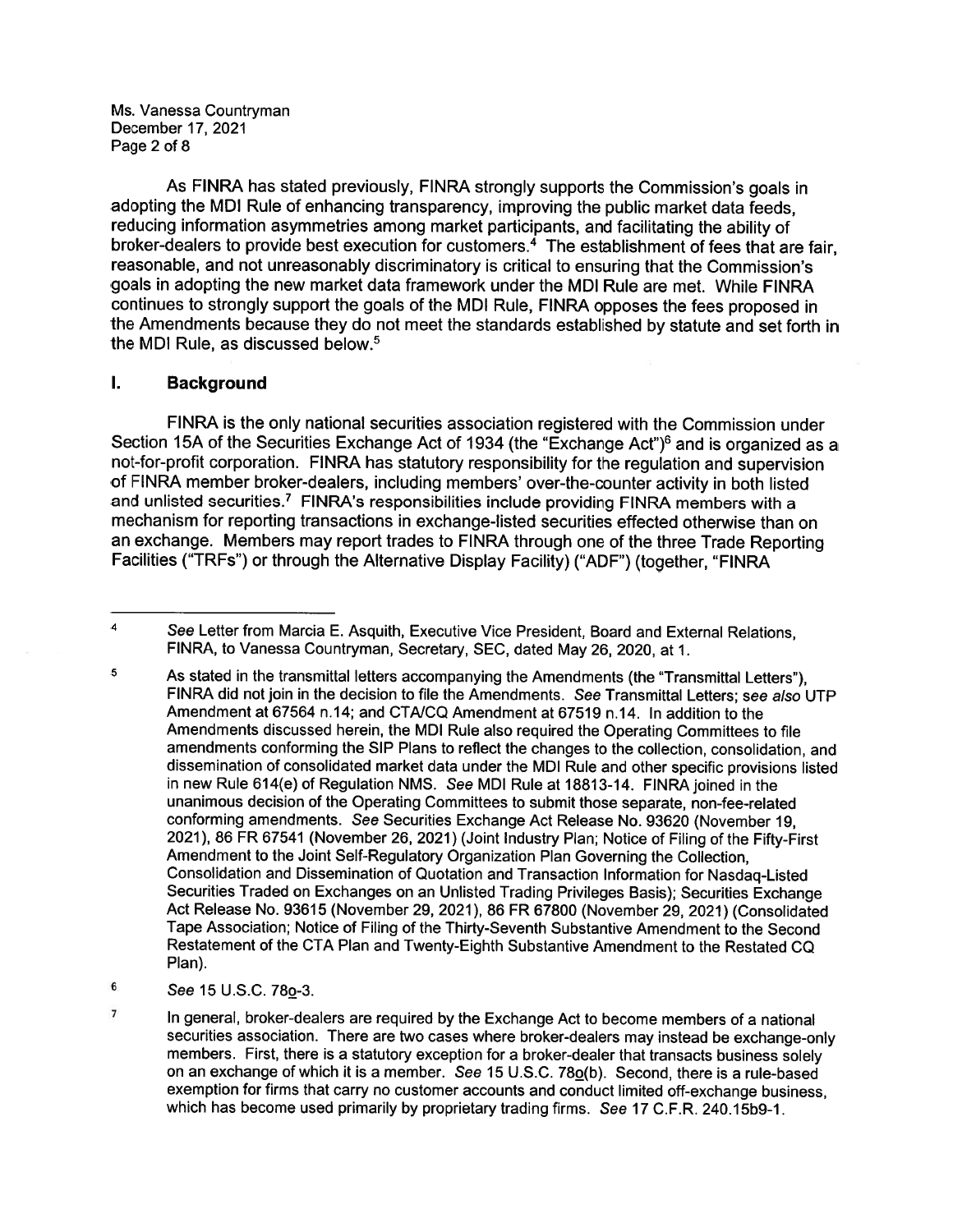Ms. Vanessa Countryman December 17, 2021 Page 3 of 8

Facilities").8 FINRA Facility data is provided to the SIPs for inclusion in the consolidated public equity market data feeds. FINRA does not retain any revenue for the market data provided to the SIPs via the TRFs,<sup>9</sup> and FINRA does not offer or sell proprietary data products involving exchange-listed securities.<sup>10</sup> As a result, unlike the other self-regulatory organization ("SRO") participants in the SIP Plans (i.e., the national securities exchanges), FINRA does not expect to retain any significant portion of revenues generated by the propose<sup>d</sup> fees set forth in the Amendments.<sup>11</sup>

FINRA, along with the other SIP Plan participants ("Participants") and members of the SIP Plan advisory committee ("Advisory Committee"), participated in discussions regarding developing the relevant fees. However, FINRA does not believe that the fees ultimately supported by the Participants that joined in submitting the Amendments (the "Submitting Participants") were fair, reasonable, and not unreasonably discriminatory, as required under the Exchange Act and the MDI Rule, and therefore FINRA did not join in approving the submission of the Amendments. FINRA agrees with the Advisory Committee statement included in the Transmittal Letters that "the core principle of fees being fair and reasonable was not achieved"

<sup>8</sup> Currently, one member is connected to the ADF for back-up trade reporting purposes only. The member does not use the ADF as their primary facility for trade reporting.

 $\overline{9}$ FINRA operates the TRFs via the "Business Members," Nasdaq, Inc. and NYSE Market (DE), Inc. While FINRA is entitled in the first instance to SIP data revenue for transactions in exchangelisted stocks effected otherwise than on an exchange, pursuan<sup>t</sup> to the contractual arrangements establishing the TRFs, FINRA has agreed not to retain such SIP revenues. The Business Members are entitled to the SIP revenues and share <sup>a</sup> percentage of those revenues with FINRA member TRF participants in the form of transaction credits. See, e.g., FINRA Rules 7610A and 7610B. FINRA would retain any revenue for market data provided to the SIPs via the ADF.

<sup>10</sup> TRF data is provided to the SIPs for consolidation and dissemination via the SIP data feeds. While TRF data is also offered as par<sup>t</sup> of certain proprietary data products sold by the Business Members' exchange affiliates, FINRA itself does not sell or offer the TRF data. FINRA has no role in developing or setting pricing for the products offered by the Business Members' exchange affiliates and does not have access to any individual proprietary data customer information via the TRF relationships.

<sup>11</sup> While the SIP Plan Operating Committees have not ye<sup>t</sup> developed <sup>a</sup> new revenue allocation formula to account for the new propose<sup>d</sup> fee structure, FINRA does not expec<sup>t</sup> to retain any significant revenues under any new formula due to the categories of data for which fees will be charged under the Amendments. Specifically, the Amendments would not alter the existing fees for last sale information reported through the TRFs and as noted above, FINRA does not retain any revenue for the market data provided via the TRFs in any case (though FINRA would retain any revenue for last sale information reported through the ADF). In addition, although the new odd-lot quotation data would be included along with existing top-of-book ("TOB") quotation data at no additional charge, the only existing FINRA Facility with quotation functionality - the ADF - does not currently suppor<sup>t</sup> odd-lot quotations. Therefore, FINRA does not expec<sup>t</sup> to receive any revenues in connection with odd-lot quotation data. The Amendments also propose to set new fees for auction data, but FINRA does not operate any auctions so does not expec<sup>t</sup> to receive any corresponding revenues. The only remaining category of new fees is for the new depth-of-book ("DUB") quotation data. If there were any quoting activity occurring on the ADF, FINRA would be entitled to some portion of revenues resulting from the new DOB data fees (along with a portion of revenues resulting from existing TOB fees); however, the ADF does not currently have any quoting participants.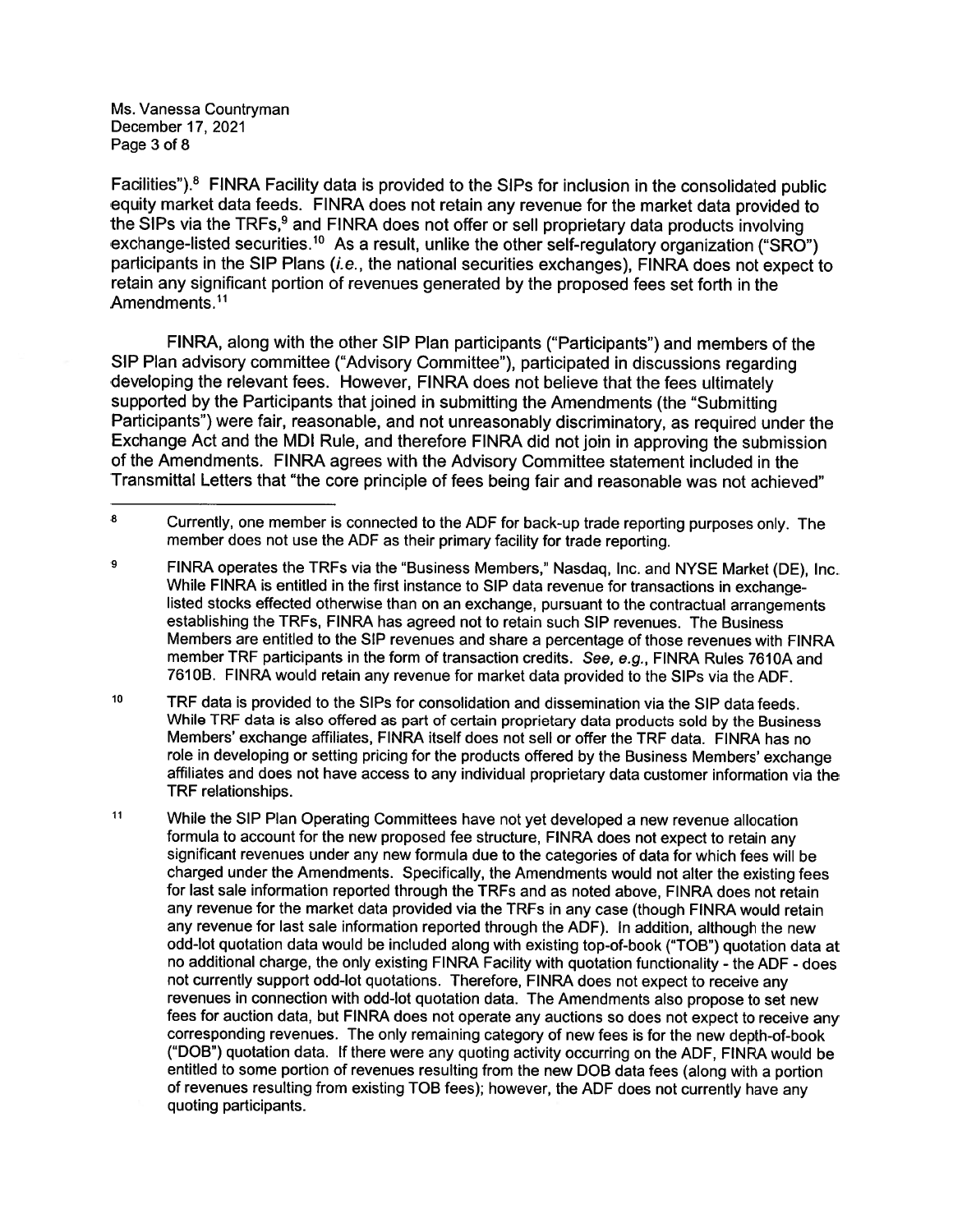Ms. Vanessa Countryman December 17, 2021 Page 4 of 8

in the fees as ultimately proposed in the Amendments.<sup>12</sup> FINRA therefore urges the Commission to disapprove the Amendments.13

#### II. Discussion

New Rule 614(e) of Regulation NMS requires the Participants to file amendments to the SIP Plans by November 5, <sup>2021</sup> to, among other things, conform the SIP Plans as necessary to achieve the provision of consolidated market data by the Participants to competing consolidators and self-aggregators.14 The Commission noted in the MDI Rule that, among other responsibilities, the SIP Plans will be responsible for developing the fees for the data content underlying consolidated market data going forward.15 Accordingly, the Commission clarified that the fees required pursuan<sup>t</sup> to Rule 614(e) must reflect: (i) that consolidated market data includes additional new content (i.e., DOB data, auction information, and certain odd-lot quotation information), (ii) that the SIP Plans are no longer operating the exclusive SIPs, and (iii) that the SROs are no longer responsible for the connectivity and transmission services required for providing data to the exclusive SIPs.16

One of the key purposes of the MDI Rule is to help ensure that core data is "widely available for reasonable fees"<sup>17</sup> and the Commission stated its belief that, to fulfill that purpose, "the Operating Committee will consider the needs of investors and the different use cases for consolidated market data when developing the propose<sup>d</sup> fees for the data content underlying consolidated market data."18 More specifically, the Commission noted that the fees for the data underlying consolidated market data "must satisfy the statutory standards of being fair, reasonable and not unreasonably discriminatory."19 While there may be multiple ways to demonstrate that fees meet the statutory "fair and reasonable" standard, the Commission noted that it has "historically assessed fees for data such as the data content underlying consolidated market data using <sup>a</sup> reasonably related to cost standard"2° and that "fees for consolidated SIP Data can be shown to be fair and reasonable if they are reasonably related to costs."<sup>21</sup> Further, the Commission stated its belief that "the fees for the data content underlying consolidated market data should not include redistribution fees for competing consolidators" because doing

- 14 See 17 C.F.R. 242.614(e)(1); MDI Rule at 18813-14.
- <sup>15</sup> See MDI Rule at 18681.
- 16 See id. at 18682.
- 17 See id. at 18598.
- 18 See id. at 18687.
- 19 See id. at 18684 (citing to Exchange Act Sections 11A(c)(1)(C) and 11A(c)(1)(D) and Rule 603(a) of Regulation NMS).
- <sup>20</sup> See MDI Rule at 18684.
- <sup>21</sup> See Id. at 18685.

<sup>12</sup> See UTP Amendment at 67564 n.14; CTAJCQ Amendment at 67519 n.14.

<sup>13</sup> FINRA looks forward to continuing discussions with the other Participants and Advisory Committee members on developing <sup>a</sup> fee structure that is consistent with the applicable statutory standards in furtherance of the important goals of the MDI Rule and the SIP Plans themselves.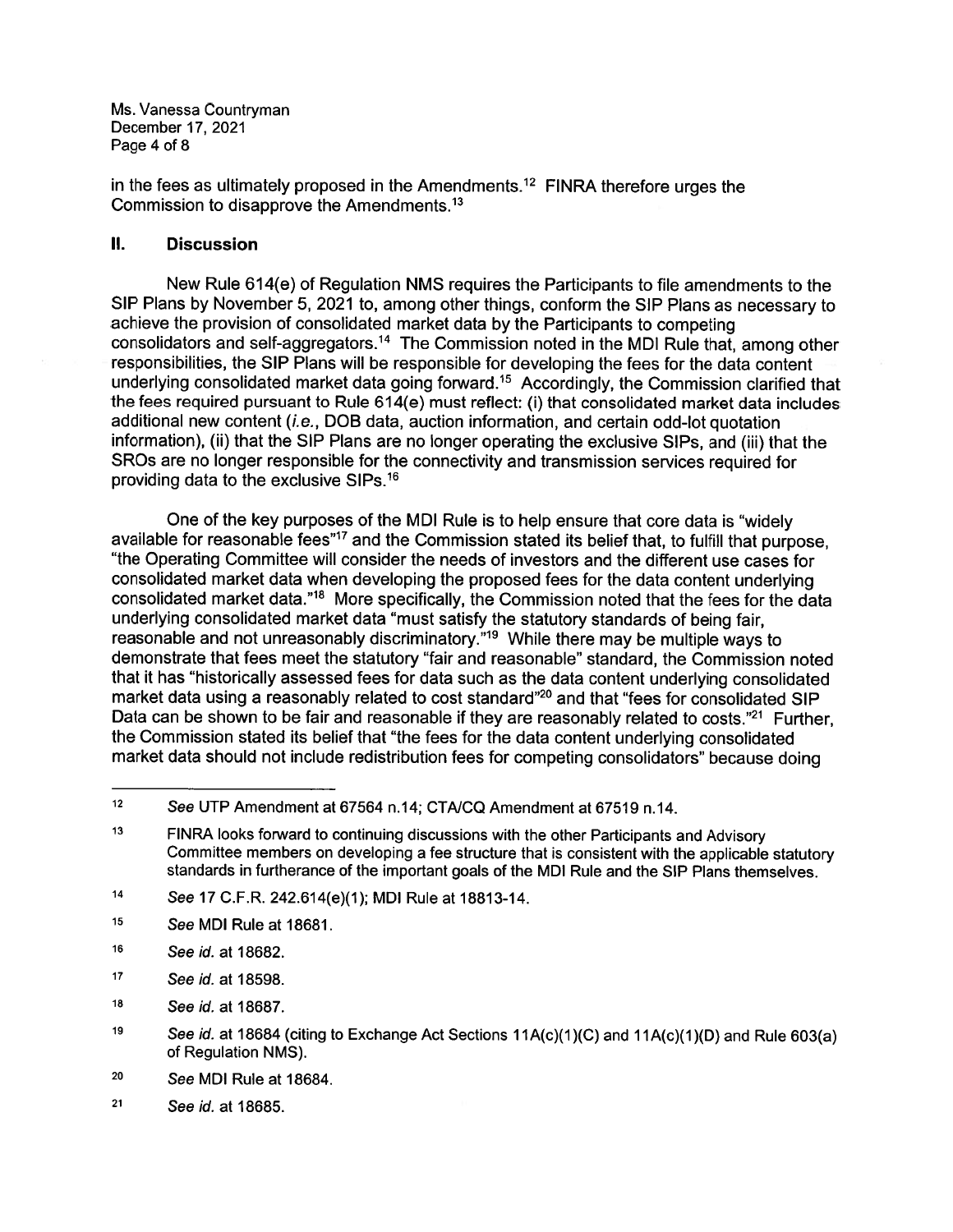Ms. Vanessa Countryman December 17, 2021 Page 5 of 8

so "would be difficult to reconcile with statutory standards of being fair and reasonable and not unreasonably discriminatory in the new decentralized model."<sup>22</sup>

Below, FINRA notes two specific aspects of the proposed fees that it believes do not meet the applicable standards: (1) the propose<sup>d</sup> fees for DOB data are set at an unreasonably high level; and (2) redistribution fees would be charged to competing consolidators, in contravention of the Commission's express direction.

## A. Fees for DOB Data are Unreasonably High

Among other changes, the Amendments propose new fees that would apply to the receipt of DOB data for various subscriber categories and use cases.<sup>23</sup> These fees would be charged separate from, and in addition to, existing fees for last sale and TOB data (including odd-lot data), as well as fees applicable to auction data. Specifically, the per-tape, monthly fee for DOB data is proposed to be set as follows:

- •Professional Subscribers: \$99
- Non-professional Subscribers: \$4
- Non-Display Use: \$12,477
- Direct Access: \$9,850

The Submitting Participants acknowledge the Commission's statement that one way, among others, to establish that fees are fair and reasonable is by demonstrating that such fees are reasonably related to cost.<sup>24</sup> The Submitting Participants decided on an alternative method and sought to demonstrate that the proposed fees are "related to the value of the data to subscribers."25 In establishing that the new DOB fees were based upon the value to subscribers, the Submitting Participants utilized fees currently charged in connection with existing proprietary data feeds that include DOB data by applying a DOB to TOB ratio model.<sup>26</sup>

The fees for the new DOB data generally were determined by: (i) selecting existing exchange proprietary data products that include TOB data; (ii) selecting existing exchange proprietary data products that include DOB data; (iii) calculating an average ratio between the existing fees for these two categories of proprietary data products; (iv) applying that ratio to the

- <sup>25</sup> See UTP Amendment at 67565; CTA/CQ Amendment at 67519.
- <sup>26</sup> See UTP Amendment at 67565; CTA/CQ Amendment at 67520.

<sup>&</sup>lt;sup>22</sup> See id.; see also id. at 18682 n.1136 ("Further, as discussed below, the fees proposed by the SROs should not contain redistribution fees for competing consolidators because this would hinder their ability to compete.").

<sup>&</sup>lt;sup>23</sup> Under the MDI Rule, the DOB data required to be added to the SIP data feeds includes five levels of aggregated depth. Specifically, it includes all quotation sizes at each SRO at each of the next five prices at which there is <sup>a</sup> bid that is lower than the national best bid and offer that is higher than the national best offer. For each of these prices, the aggregate size available at each price, if any, at each SRO shall be attributed to such SRO. See 17 C.F.R242.600(b)(26); MDI Rule at 18810.

<sup>24</sup> See UTP Amendment at 67564; CTAJCQ Amendment at 67519.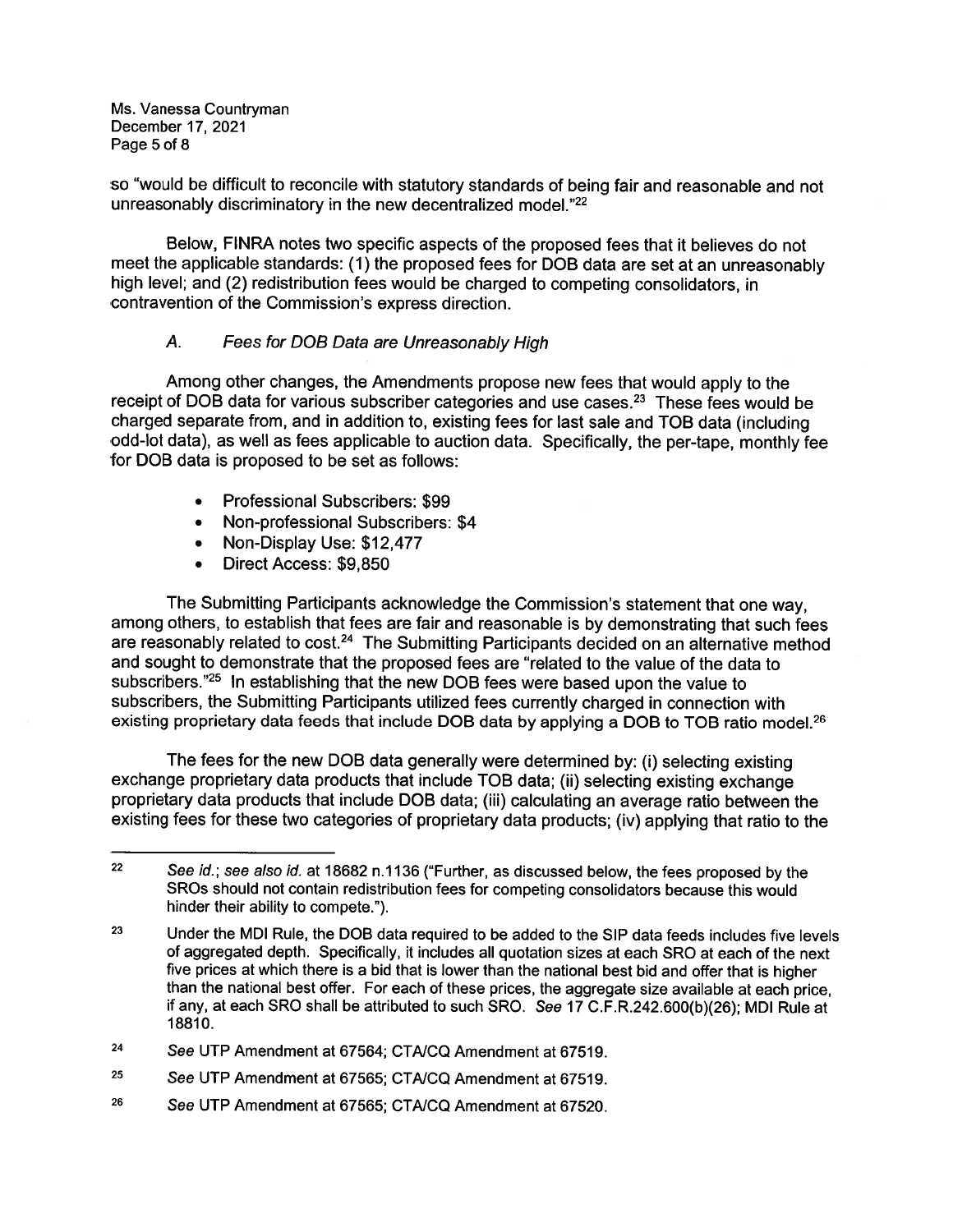Ms. Vanessa Countryman December 17, 2021 Page 6 of 8

existing SIP TOB data fees, aggregated across all three tapes; and (v) evenly allocating the resulting DOB fees to each of the three tapes. The ratio calculated by the Submitting Participants was 3.94x, which was used to determine the DOB fees for each of the categories noted above.

FINRA believes that even if <sup>a</sup> value-based method could have been used in developing fees for the new DOB data that met the statutory standards, the ratios applied by the Submitting Participants and described above were not appropriately calibrated to the value of the new DOB data to subscribers. Specifically, the proprietary DOB data price inputs that were used to calculate the ratio of 3.94x under the Amendments were overinclusive, and, as <sup>a</sup> result, the propose<sup>d</sup> fees for the new DOB data are unreasonably high. In particular:

- The proprietary DOB product fees used in determining the ratio also include proprietary TOB data. However, TOB data would continue to be charged separately from DOB data under the Amendments. Without appropriately reducing the price of the proprietary DOB products to exclude TOB data, the resultant fee is not aligned with the value of the new DOB data to <sup>a</sup> user (and TOB data is essentially double counted in the propose<sup>d</sup> fee framework).
- • The proprietary DOB product fees used in determining the ratio also include auction data. Auction data would be charged separately from DOB data under the Amendments. Thus, the resultant fee is not aligned with the value of the new DOB data to <sup>a</sup> user (and auction data is essentially double counted in the proposed fee framework).
- • The proprietary DOB data product fees used in determining the ratio include order-byorder depth information, instead of, or in addition to, aggregated depth information. The DOB data required to be added to the SIP data feeds under the MDI Rule includes only aggregated depth information. Since order-by-order information is typically considered more valuable than aggregated depth information, the result is <sup>a</sup> higher ratio and an overstatement of the value of the new DOB data to subscribers under the Amendments.
- • The proprietary DOB product fees used in determining the ratio include full depth information, i.e., all price levels, rather than just the top five price levels required to be added to the SIP data feeds under the MDI Rule. Full depth information is typically considered more valuable than only the first five levels, resulting in <sup>a</sup> higher ratio and fees that are not aligned with the value of the new DOB data to subscribers.

As <sup>a</sup> result, the method employed by the Submitting Participants does not align the proposed fees for the new DOB data to the value of the data to subscribers. Further, FINRA agrees with the Commission that <sup>a</sup> cost-based approach to establishing fees under the MDI Rule would provide <sup>a</sup> solid basis for arriving at fees that are fair and reasonable. The Submitting Participants justify their departure from using <sup>a</sup> cost-based approac<sup>h</sup> by stating that the Operating Committees do not have access to information regarding the costs expected to be incurred by the Participants in providing the underlying consolidated market data to competing consolidators and self-aggregators. However, such information could have been considered by the Operating Committees because the parties providing the underlying consolidated market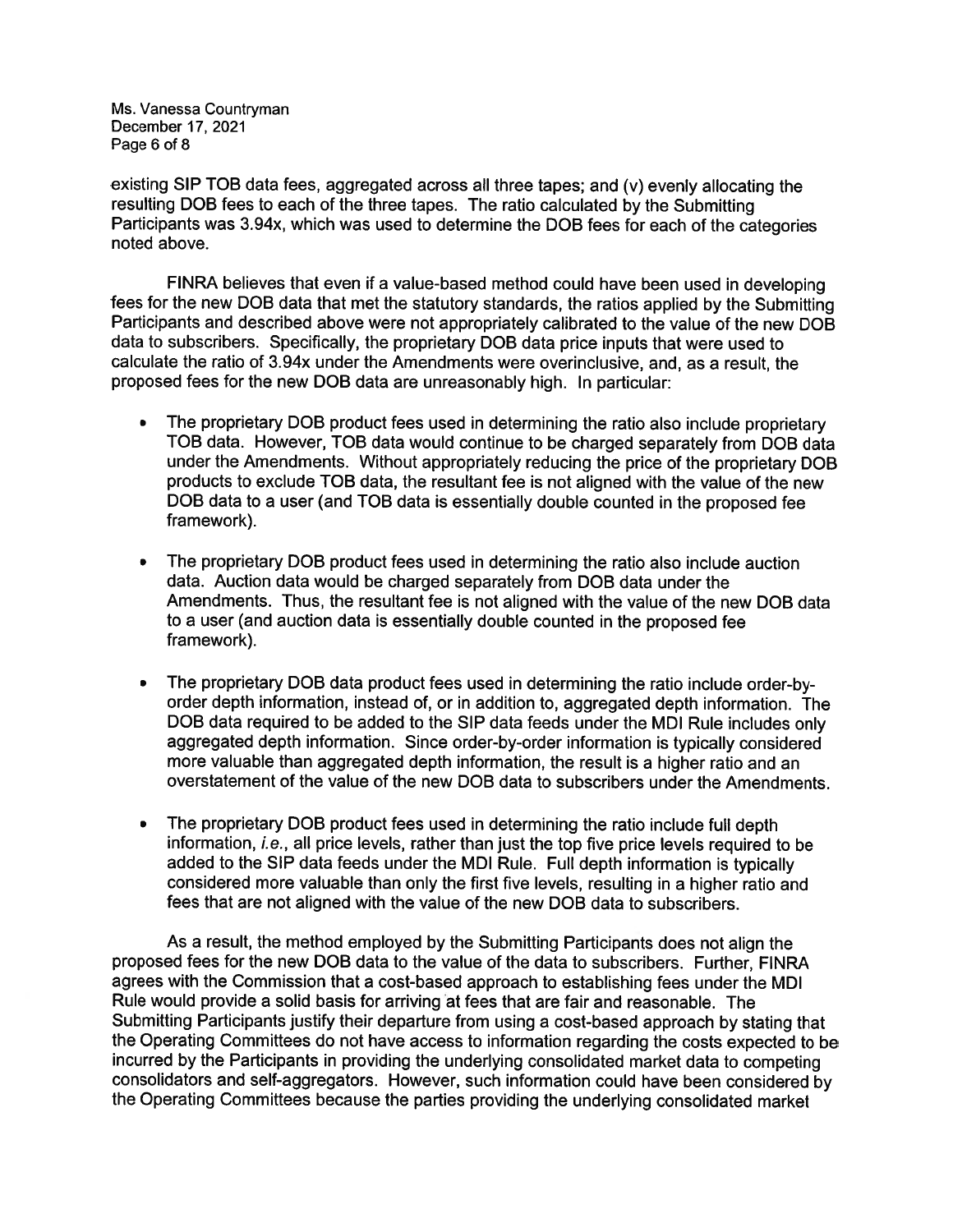Ms. Vanessa Countryman December 17, 2021 Page 7 of 8

data and incurring the relevant costs are the same parties that participate on the Operating Committees. While <sup>a</sup> cost-based approac<sup>h</sup> is not mandated and it is possible to achieve fees that meet the statutory standard using other means, the alternative approac<sup>h</sup> ultimately used by the Submitting Participants did not result in fees that are fair and reasonable

For these reasons, FINRA believes that the proposed DOB data fees are set at <sup>a</sup> level that is unfair and unreasonable and that is unlikely to allow competing consolidators to offer DOB data products at prices that are competitive with exchange proprietary data products, which frustrates the Commission's market infrastructure goals. As <sup>a</sup> result, FINRA believes that the propose<sup>d</sup> DOB data fees are not consistent with the Exchange Act and the MDI Rule.

# B. Redistribution Fees Should Not Be Charged to Competing Consolidators

Under the existing fee schedules for the SIP Plans, vendors that redistribute SIP data are subject to specified redistribution fees.<sup>27</sup> The Amendments would maintain these existing redistribution fees at current levels and clarify that the same flat redistribution fees apply regardless of whether an entity redistributes all core data or any subset thereof. In addition, the Amendments specifically add language to the SIP Plan fee schedules stating that the redistribution fees apply to competing consolidators.28

As noted above, in the MDI Rule, the Commission specifically stated that redistribution fees should not be applied to competing consolidators:

In addition, the Commission believes that the fees for the data content underlying consolidated market data should not include redistribution fees for competing consolidators. Competing consolidators will take the <sup>p</sup>lace of the exclusive SIPs in the dissemination of consolidated market data, which today do not pay redistribution fees for the consolidation and dissemination of SIP data. The Commission believes imposing redistribution fees on data content underlying consolidated market data that will be disseminated by competing consolidators would be difficult to reconcile with statutory standards of being fair and reasonable and not unreasonably discriminatory in the new decentralized model. Under the new decentralized consolidation model, self-aggregators also will directly receive the data content necessary for generating consolidated market data from the SROs and, because by definition they are limited to using the data for internal purposes, would not be subject to fees for redistributing such consolidated market data. If the plan(s) proposed to impose redistribution fees on the data content underlying consolidated market data, the Commission would be concerned that competing consolidators could be subject to unreasonable discrimination as they

<sup>&</sup>lt;sup>27</sup> Specifically, under the UTP Plan, the charge for redistributing real-time UTP Level 1 Service is<br>\$1,000 per month and the charge for redistributing delayed UTP Level 1 Service is \$250 per month. See Exhibit 2, Section (h) of the UTP Plan. Under the CTA and CQ Plans, the redistribution charge (per month) is \$1,000 for Network A and \$1,000 for Network B. See Exhibit E, Section E of the CTA Plan.

<sup>&</sup>lt;sup>28</sup> See UTP Amendment at 67567; CTA/CQ Amendment at 67523.